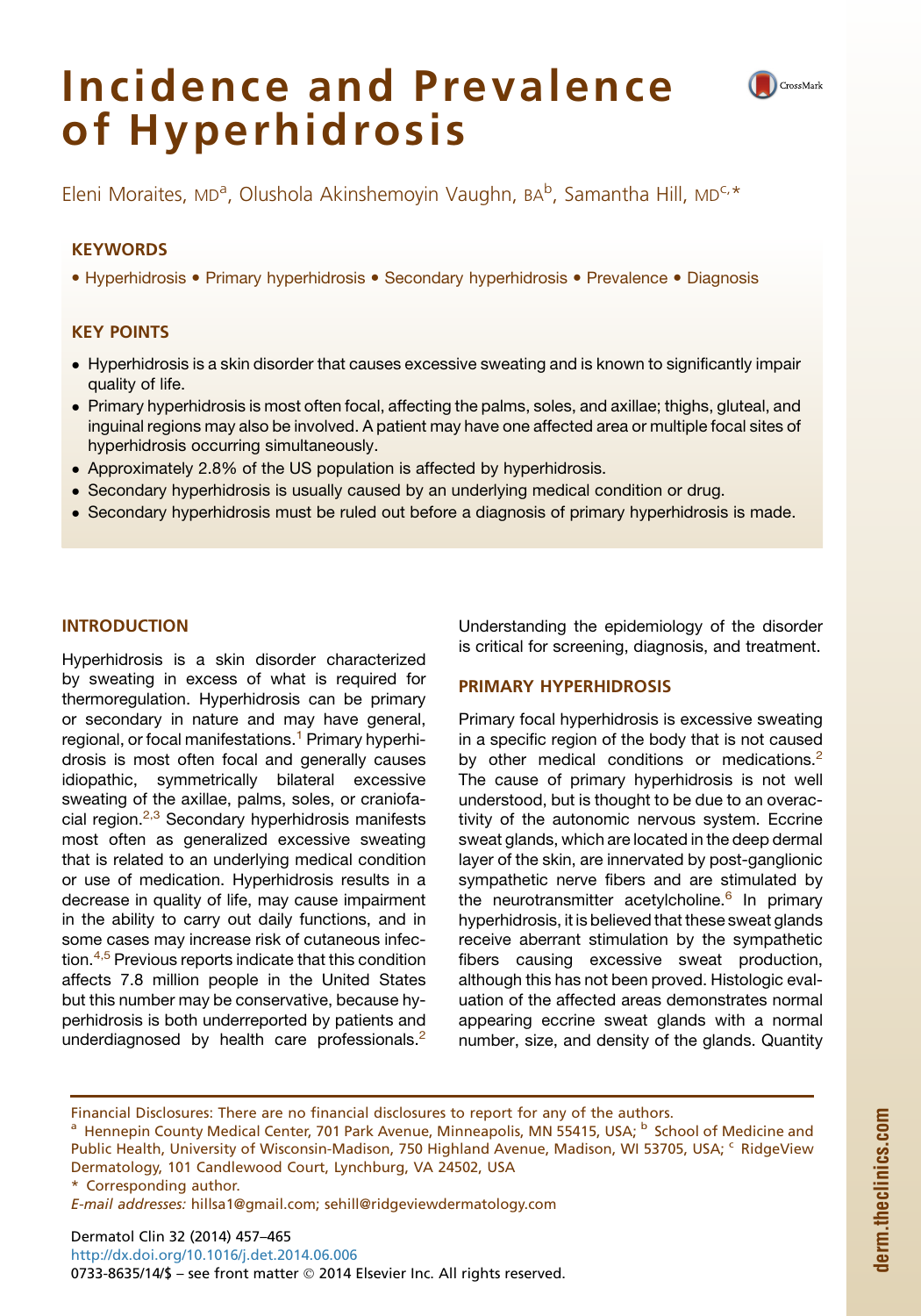and function of acetylcholinesterase is also known to be normal, indicating an overabundance of neurotransmitter is not the cause.<sup>[3,6–8](#page-7-0)</sup>

# Focal Sites

Common focal sites for primary hyperhidrosis include palms, soles, axillae, craniofacial area, inguinal area, and gluteal region. Palmar, plantar, and axillary hyperhidrosis are the most comment manifestations of the disease.<sup>[2](#page-7-0)</sup> Patients with primary hyperhidrosis may have one or multiple sites of involvement. For example, a patient may have palmar hyperhidrosis alone, palmar and axillary hyperhidrosis, or various other combinations of focal involvement.<sup>[2,9](#page-7-0)</sup> This form of hyperhidrosis should be distinguished from generalized hyperhidrosis, and diagnostic criteria for focal hyperhidrosis can be helpful in accomplishing this. Whatever the manifestation of primary hyperhidrosis, the sweating is not related to another condition, but is itself the medical problem.<sup>[9](#page-7-0)</sup>

# Hexsel's Hyperhidrosis

Hexsel's hyperhidrosis is a type of regional primary hyperhidrosis that is characterized by chronic excessive sweating typically found in the inguinal region, including the medial surfaces of the upper thighs, suprapubic area, external genitalia, and at times the gluteal folds and gluteal cleft.<sup>[10](#page-7-0)</sup> Patients with this condition have difficulty concealing the often-embarrassing sweatdrenched clothing in this area that typically results from having the disorder. Prevalence is largely unknown due to underreporting, but the condition appears less frequently than other forms of focal hyperhidrosis. Fifty percent of patients with Hexsel's hyperhidrosis have a positive family history of some form of hyperhidrosis, suggesting an inherited mechanism.<sup>[10](#page-7-0)</sup>

# Localized Unilateral Hyperhidrosis

Localized unilateral hyperhidrosis is usually seen as a sharply demarcated region of sweating on the forearm or forehead restricted to less than 10 cm by 10 cm. Most cases are idiopathic with no known triggering factors. The pathogenesis is unclear,  $11$ and one case report suggests that there is a hypohidrotic element to the disorder.<sup>12</sup> Less than 40 cases have been reported in the literature.<sup>[13](#page-7-0)</sup>

# Diagnostic Criteria for Primary Hyperhidrosis

Criteria for diagnosing primary focal hyperhidrosis include focal, visible, and excessive sweating for greater than 6 months without apparent cause with 2 or more of the following criteria: sweating that is bilateral and relatively symmetric, impairment of daily activities, frequency of at least one episode per week, age of onset less than 25 years, positive family history, and cessation of focal sweating during sleep.  $14,15$  A more recent analysis found that increasing the required criteria from 3 of 7 elements to 4 of 7 elements increases specificity (82% vs 21%) and positive predictive value (99% vs 95%). Increasing the specificity and positive predictive value further helps practitioners accurately delineate primary from secondary hy-perhidrosis.<sup>[1](#page-6-0)</sup> Primary hyperhidrosis that is truly generalized is rare, and the diagnosis should only be made after causes of secondary sweating are excluded. [Table 1](#page-2-0) summarizes the criteria for diagnosis of hyperhidrosis.

## Hyperhidrosis Prevalence

A major study seeking to determine the prevalence of hyperhidrosis in the United States was conducted wherein 150,000 US households were sent a survey inquiring about excessive sweating. Results from the survey projected that 2.8% of the US population is affected by hyperhidrosis.<sup>[2](#page-7-0)</sup> Women and men were affected equally. Of those individuals affected, 50.8% have hyperhidrosis of the axillae, a third of whom described this condition as barely tolerable or intolerable and always or frequently interfering with daily activities. $<sup>2</sup>$  $<sup>2</sup>$  $<sup>2</sup>$  The</sup> study also revealed that only 38% of respondents had ever discussed excessive sweating with a health care professional, with women being more likely than men to have discussed the problem (47.5% vs 28.6%). These findings demonstrate that although hyperhidrosis quite negatively affects quality of life, patients may be uncomfortable asking about this topic. $2$  Hyperhidrosis is potentially underdiagnosed and undertreated; making this diagnosis necessitates inquiry during a routine review of systems regarding sweating and how it affects the patient's quality of life.

Although Strutton and colleagues $2$  found a discrepancy between men and women in the reporting of sweating, no difference in incidence was found between the genders. Two studies of populations abroad, however, found that men had a higher incidence of hyperhidrosis: 16.66% versus 10.66% in Japan<sup>[16](#page-7-0)</sup> and 18.1% versus 13.3% in Germany.[17](#page-7-0) A study of Polish students found that men reported a higher intensity of hyperhidrosis symptoms than did women,<sup>[18](#page-7-0)</sup> but a contradictory study in Canadian patients found that women reported being more severely affected.<sup>[19](#page-7-0)</sup> Men are more likely to complain of craniofacial hyperhidrosis and to have "additional areas" involved (ie, back, chest, abdomen, forearm, genital, and lower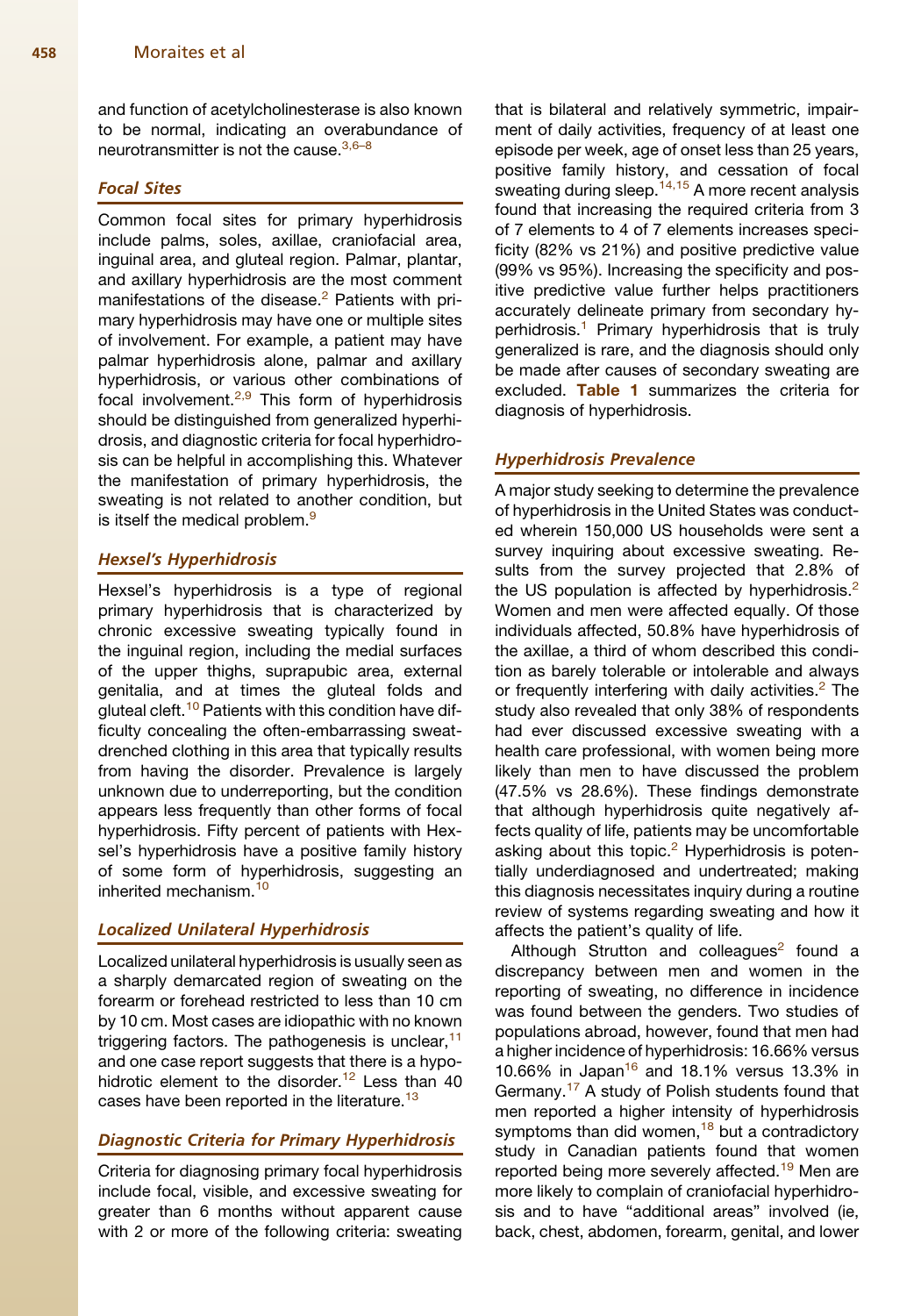<span id="page-2-0"></span>

| Table 1<br>Criteria for diagnosis                |                                                                                                                                                                                                                                                                                                                                                                                                                                                                                                                     |  |
|--------------------------------------------------|---------------------------------------------------------------------------------------------------------------------------------------------------------------------------------------------------------------------------------------------------------------------------------------------------------------------------------------------------------------------------------------------------------------------------------------------------------------------------------------------------------------------|--|
| Primary<br><b>Hyperhidrosis</b>                  | 1. Focal, visible, and excessive sweating of at least 6-mo duration without apparent<br>cause<br>2. At least 2 of the following:<br>• Bilateral and relatively symmetric<br>• Impairs daily activities<br>• At least one episode per week<br>• Age of onset $<$ 25 y<br>• Family history of hyperhidrosis<br>• Cessation of focal sweating during sleep<br>3. Exclusion of secondary causes of excessive sweating                                                                                                   |  |
| Secondary<br>Generalized<br><b>Hyperhidrosis</b> | 1. Generalized excessive sweating attributable to a definitive underlying medical<br>cause; most commonly drugs, substance abuse, cardiovascular disorders, respira<br>tory failure, infections, malignancies, endocrine/metabolic disorders, or neuro<br>logic disease.<br>1. Localized anhidrosis with compensatory excessive sweating in other areas.<br>2. Identification of a definitive underlying cause; most commonly stroke, peripheral<br>nerve damage, spinal cord lesion, neuropathy, or Ross syndrome. |  |
| Secondary<br>Regional<br><b>Hyperhidrosis</b>    |                                                                                                                                                                                                                                                                                                                                                                                                                                                                                                                     |  |
| Secondary Focal<br><b>Hyperhidrosis</b>          | 1. Excessive sweating in typical anatomic sites (palms, soles, axillae, craniofacial) or<br>in a well-defined anatomic distribution (trunk, inguinal folds, buttocks, legs,<br>submammary folds, neck, or wrist).<br>2. Identification of a definitive underlying cause; most commonly Frey syndrome,<br>eccrine nevus, social anxiety disorder, neurologic disorder, or tumor.                                                                                                                                     |  |

Adapted from Walling HW. Clinical differentiation of primary from secondary hyperhidrosis. J Am Acad Dermatol 2011;64(4):693.

extremities).<sup>[19](#page-7-0)</sup> Women are more likely to experi-ence axillary hyperhidrosis.<sup>[4](#page-7-0)</sup>

### Hyperhidrosis Epidemiology

A retrospective chart review in 2011 found that 93% of patients with hyperhidrosis had primary disease, as opposed to secondary hyperhidrosis. More than 90% of patients with primary hyperhidrosis had a typical distribution, involving the axillae, palms, soles, and craniofacial areas.<sup>[1](#page-6-0)</sup> Of these, the majority had an isolated axillary distribution (29%) or palms and soles distribution (25%); other patterns were isolated soles (15.5%), axillae with palms and soles (11%), palms (6%), and craniofacial (5%). Atypical distributions included the trunk (3%), inguinal folds (1.3%), buttocks, legs, submammary folds, neck, and wrist  $\left($  < 1% each).<sup>1</sup>

The onset of primary hyperhidrosis is most commonly between 14 and 25 years of age. Eccrine sweat glands are fully functional at birth, however, so hyperhidrosis is also seen in infants and young children. When the condition is seen in prepubertal individuals, it is generally the palmar or plantar variety that manifests (88.9%), with less likely presentations in the axillary (15.5%), facial (6.6%), or abdominal and dorsal (4.4%) re-gions.<sup>[20](#page-7-0)</sup> A post-pubertal onset is more frequently associated with an axillary distribution.<sup>[19](#page-7-0)</sup> The low prevalence of hyperhidrosis among the elderly is

thought to possibly represent regression of the disease over time.

There is a positive family history in 35% to 56% of patients with hyperhidrosis; the pattern of inheritance is most likely autosomal dominant with variable penetrance. $2,4,19$  Recently it has been reported that there may be a genetic linkage to chromosome 14.<sup>9</sup> Much like the overall prevalence of hyperhidrosis, the incidence of a positive family history is likely underestimated, because patients may conceal the presence of hyperhidrosis from family members due to embarrassment. In fact, one study found an even higher correlation with positive family history in patients with primary palmar hyperhidrosis, with 65% of patients having a positive family history. $2<sup>1</sup>$  Earlier age of onset (<20 years old) was also shown to correlate with positive family history, but these data may be confounded by the fact that patients with more se-vere cases present earlier.<sup>[19](#page-7-0)</sup> [Box 1](#page-3-0) summarizes these epidemiologic findings.

## SECONDARY GENERALIZED HYPERHIDROSIS

Secondary generalized hyperhidrosis is excessive sweating that is caused by a medical condition or medication. Underlying conditions that may cause secondary hyperhidrosis can be physiologic, such as pregnancy, menopause, fever, excessive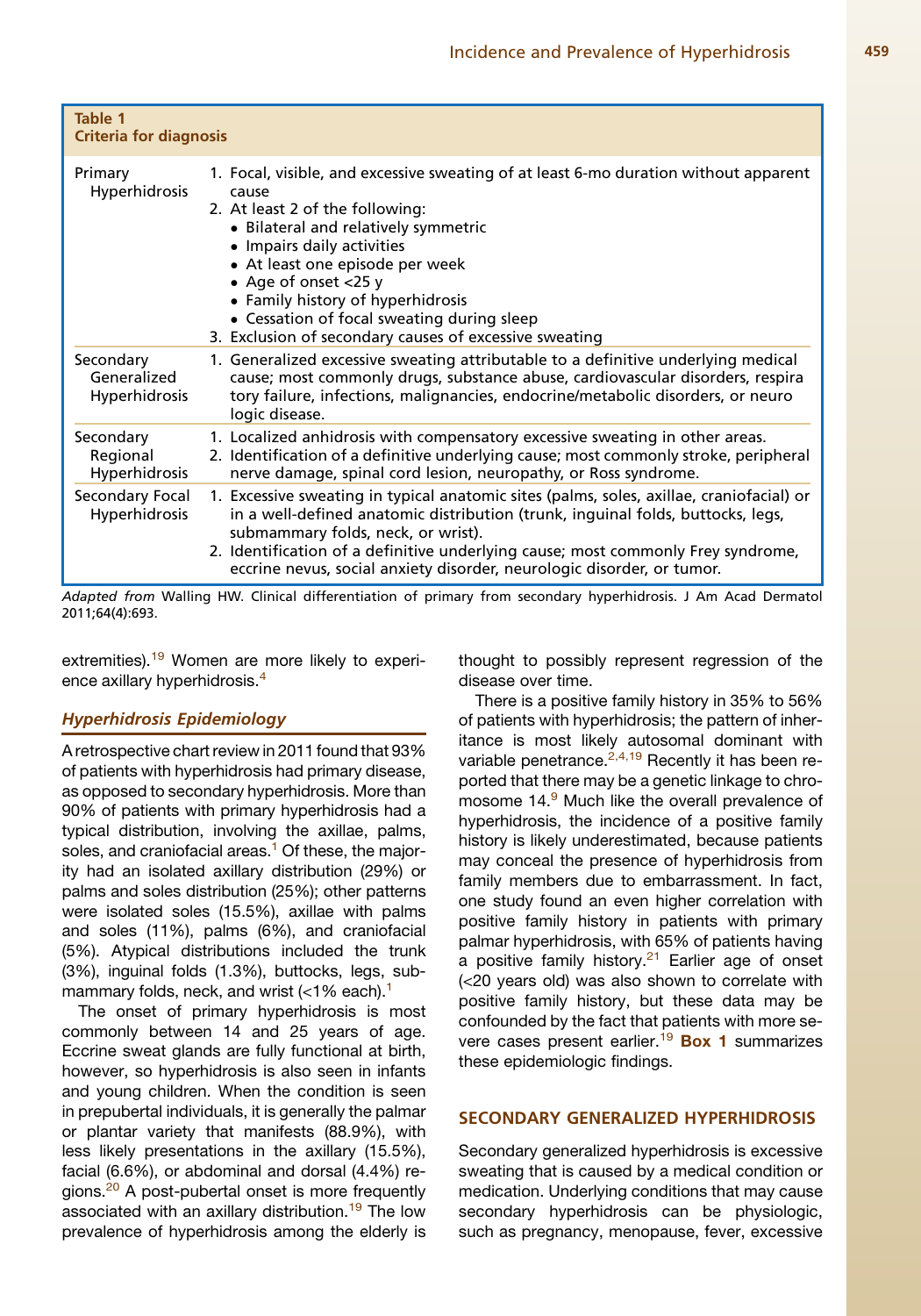#### <span id="page-3-0"></span>Box 1

#### A summary of epidemiologic findings

Summary of Epidemiologic Findings in Primary Hyperhidrosis

- 2.8% prevalence of hyperhidrosis, with 93% primary versus secondary
- Over 90% with typical distribution: axillae, palms, soles, craniofacial
- Onset between 14 and 25 years, with prepubertal onset associated with palmoplantar disease and post-pubertal onset associated with axillary disease
- Men may have higher incidence and higher intensity
- Men are more likely to have craniofacial hyperhidrosis or "additional areas" involved, whereas women are more likely to have axillary hyperhidrosis
- Autosomal dominant with greater than 35% of patients having positive family history; earlier age of onset may be associated with positive family history

heat, or pathologic, including malignancy, carcinoid syndrome, hyperthyroidism, pheochromocytoma, tuberculosis, HIV, endocarditis, and autonomic dysreflexia, among others.<sup>[1,22,23](#page-6-0)</sup> Drugs that are known to cause secondary hyperhidrosis include antidepressants, hypoglycemic agents, triptans, antipyretics, cholinergics, sympathomimetic agents, and many others. Secondary causes of hyperhidrosis must be ruled out before diagnosing primary hyperhidrosis.[2,14,22](#page-7-0) This is most easily accomplished with a thorough review of systems and additional work-up as appropriate based on the patient response. Psychiatric disorders can also present with hyperhidrosis. Secondary hyperhidrosis is a clinical feature of 32% of people with social anxiety disorder.<sup>[24,25](#page-7-0)</sup> Some debate exists, however, over whether the relation-ship between these 2 entities is causal. <sup>[26](#page-7-0)</sup>

Clinical characteristics that help distinguish between primary and secondary types of hyperhidrosis include onset of the disease, characteristics of the sweating, and associated symptoms.<sup>[1](#page-6-0)</sup> Patients with secondary hyperhidrosis are more likely to have onset older than 25 years compared with patients with primary hyperhidrosis. Although patients with primary hyperhidrosis are much more likely to have sweating in a typical distribution, those with secondary hyperhidrosis are significantly more likely to exhibit unilateral or asymmetrical sweating, to be generalized rather than focal, and to have symptoms during sleep ("night sweats"). Secondary hyperhidrosis is less often

associated with positive family history.<sup>[1](#page-6-0)</sup> A middleaged patient presenting with new onset generalized or asymmetrical sweating that also occurs while sleeping is highly suspicious for secondary hyperhidrosis. Table 2 compares the characteristics of primary versus secondary hyperhidrosis.

# SECONDARY FOCAL HYPERHIDROSIS

Although cases are considered rare, multiple types of focal secondary hyperhidrosis exist. For example, gustatory sweating is a condition wherein facial sweating occurs related to the consumption of foods. Gustatory sweating can be classified as either physiologic or nonphysiologic. $27,28$  A physiologic type of gustatory sweating occurs as bilateral facial sweating that may occur in hot climates or after consumption of hot or spicy foods. Nonphysiologic types of gustatory sweating are caused by auriculotemporal nerve syndrome, diabetic neuropathy, infection, or sympathetic nerve damage from neoplasm or sympathectomy.<sup>[28](#page-7-0)</sup> Frey syndrome is a focal facial sweating that occurs secondary to aberrant regeneration of damaged parasympathetic fibers that are destroyed by a parotid or salivary tumor or by surgical resection of a tumor. Frey syndrome may occur in up to 60% of patients after parotidectomy with facial nerve dissection.<sup>[28,29](#page-7-0)</sup> Auriculotemporal nerve syndrome can also occur sporadically as a familial trait and in these cases, occurs without a preceding trauma to the nerve. Diabetic gustatory sweating may occur as a byproduct of sympathetic denervation, which is compensated for by innervation of aberrant parasympathetic fibers. These fibers stem from the minor petrous nerve and innervate the parotid gland, causing sweating when salivation is induced. This finding is seen in 69% of patients with diabetic nephropathy and 36% of patients with diabetic

| Table 2<br><b>Characteristics of primary versus secondary</b><br>hyperhidrosis             |                                                                                                                                                        |  |  |
|--------------------------------------------------------------------------------------------|--------------------------------------------------------------------------------------------------------------------------------------------------------|--|--|
| <b>Comparison of Primary and Secondary</b><br><b>Hyperhidrosis</b>                         |                                                                                                                                                        |  |  |
| Primary<br><b>Hyperhidrosis</b>                                                            | <b>Secondary Hyperhidrosis</b>                                                                                                                         |  |  |
| $\bullet$ Sweating in a<br>typical<br>distribution<br>$\bullet$ Positive family<br>history | • Onset older than 25 y<br>• Unilateral and/or<br>symmetric<br>$\bullet$ Generalized rather<br>than focal<br>• Presents nocturnally<br>or during sleep |  |  |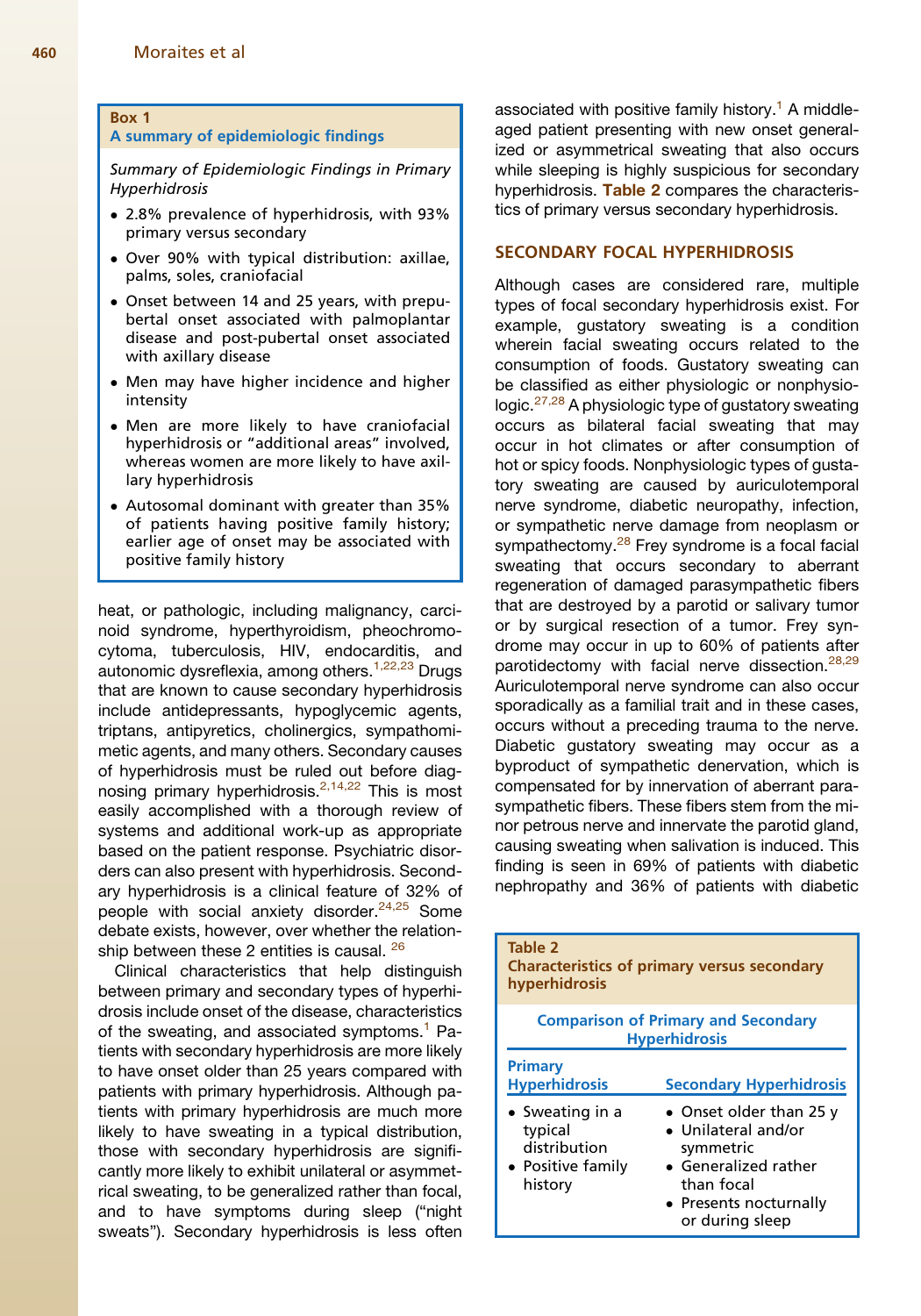<span id="page-4-0"></span>

| Table 3<br><b>Causes of secondary hyperhidrosis</b>                                                                                                                                                                                                                                                                                                                                                                                                                                                                                                                                                                                                                                                                                                                                                                                                                                                                                                                                                                                                                                                                                                                                                                                                                                                                                                                                     |                                                                                                                                                                                                        |
|-----------------------------------------------------------------------------------------------------------------------------------------------------------------------------------------------------------------------------------------------------------------------------------------------------------------------------------------------------------------------------------------------------------------------------------------------------------------------------------------------------------------------------------------------------------------------------------------------------------------------------------------------------------------------------------------------------------------------------------------------------------------------------------------------------------------------------------------------------------------------------------------------------------------------------------------------------------------------------------------------------------------------------------------------------------------------------------------------------------------------------------------------------------------------------------------------------------------------------------------------------------------------------------------------------------------------------------------------------------------------------------------|--------------------------------------------------------------------------------------------------------------------------------------------------------------------------------------------------------|
| <b>Common Conditions</b>                                                                                                                                                                                                                                                                                                                                                                                                                                                                                                                                                                                                                                                                                                                                                                                                                                                                                                                                                                                                                                                                                                                                                                                                                                                                                                                                                                | <b>Nonneural Conditions</b>                                                                                                                                                                            |
| Acute febrile illness (eg, infection)<br>Alcoholism<br>Diabetes mellitus<br>Gout<br>Heart failure<br>Hyperthyroidism<br>Lymphoma<br>Menopause<br>Obesity<br>Parkinson disease<br>Pregnancy                                                                                                                                                                                                                                                                                                                                                                                                                                                                                                                                                                                                                                                                                                                                                                                                                                                                                                                                                                                                                                                                                                                                                                                              | Arteriovenous fistula<br>Blue rubber bleb nevus syndrome<br>Cold erythema<br>Drugs<br>Glomus tumors<br>Klippel-Trenaunay syndrome<br>Local heat<br>Maffucci syndrome<br>Organoid and sudoriparous nevi |
| Rheumatoid arthritis                                                                                                                                                                                                                                                                                                                                                                                                                                                                                                                                                                                                                                                                                                                                                                                                                                                                                                                                                                                                                                                                                                                                                                                                                                                                                                                                                                    |                                                                                                                                                                                                        |
| <b>Nervous System-Mediated Conditions: A,B,C, D</b>                                                                                                                                                                                                                                                                                                                                                                                                                                                                                                                                                                                                                                                                                                                                                                                                                                                                                                                                                                                                                                                                                                                                                                                                                                                                                                                                     |                                                                                                                                                                                                        |
| Hypothalamic conditions (mediated by the hypothalamus)(A)<br>Carcinoid syndrome<br>Cardiac shock<br>Chédiak-Higashi syndrome<br>Chronic arsenic intoxication<br>Cold injury<br>Debility<br>Chronic infection (eg, tuberculosis, malaria, brucellosis)<br>Drugs<br>Familial dysautonomia<br>Erythrocyanosis<br><b>Essential hyperhidrosis</b><br>Exercise<br>Hines-Bannick syndrome<br>Hyperpituitarism<br>Hypoglycemia<br>Hypothalamic mass<br>Idiopathic unilateral circumscribed hyperhidrosis<br>Infantile scurvy<br>Pheochromocytoma<br>POEMS syndrome<br>Porphyria<br>Post-encephalitis<br>Raynaud phenomenon or disease<br>Reflex sympathetic dystrophy<br><b>Rickets</b><br>Stroke/cerebrovascular accident/transient ischemic attack (affecting hypothalamus)<br>Symmetric lividity of the palms and soles<br>Vitiligo<br>Peripheral-reflexive conditions (B)<br>Drugs/medications<br>Perilesional (eq, burn)<br>Cortical conditions (mediated by the cerebral cortex) (C)<br>Congenital autonomic dysfunction with universal pain loss<br>Congenital ichthyosiform erythroderma<br>Epidermolysis bullosa simplex<br>Familial dysautonomia<br>Gorlin syndrome<br>Palmoplantar keratoderma<br>Pachyonychia congenita<br>Pressure and postural hyperhidrosis<br>Medullary/Spinal conditions (mediated by the medulla oblongata or spinal nerves) (D)<br>Auriculotemporal syndrome |                                                                                                                                                                                                        |
| Granulosis rubra nasi<br>Physiologic gustatory sweating<br>Post-traumatic (spinal cord transaction or thoracic sympathetic chain injury)<br>Encephalitis<br>Sytingomyelia                                                                                                                                                                                                                                                                                                                                                                                                                                                                                                                                                                                                                                                                                                                                                                                                                                                                                                                                                                                                                                                                                                                                                                                                               |                                                                                                                                                                                                        |

Courtesy of International Hyperhidrosis Society, Quakertown, PA; with permission.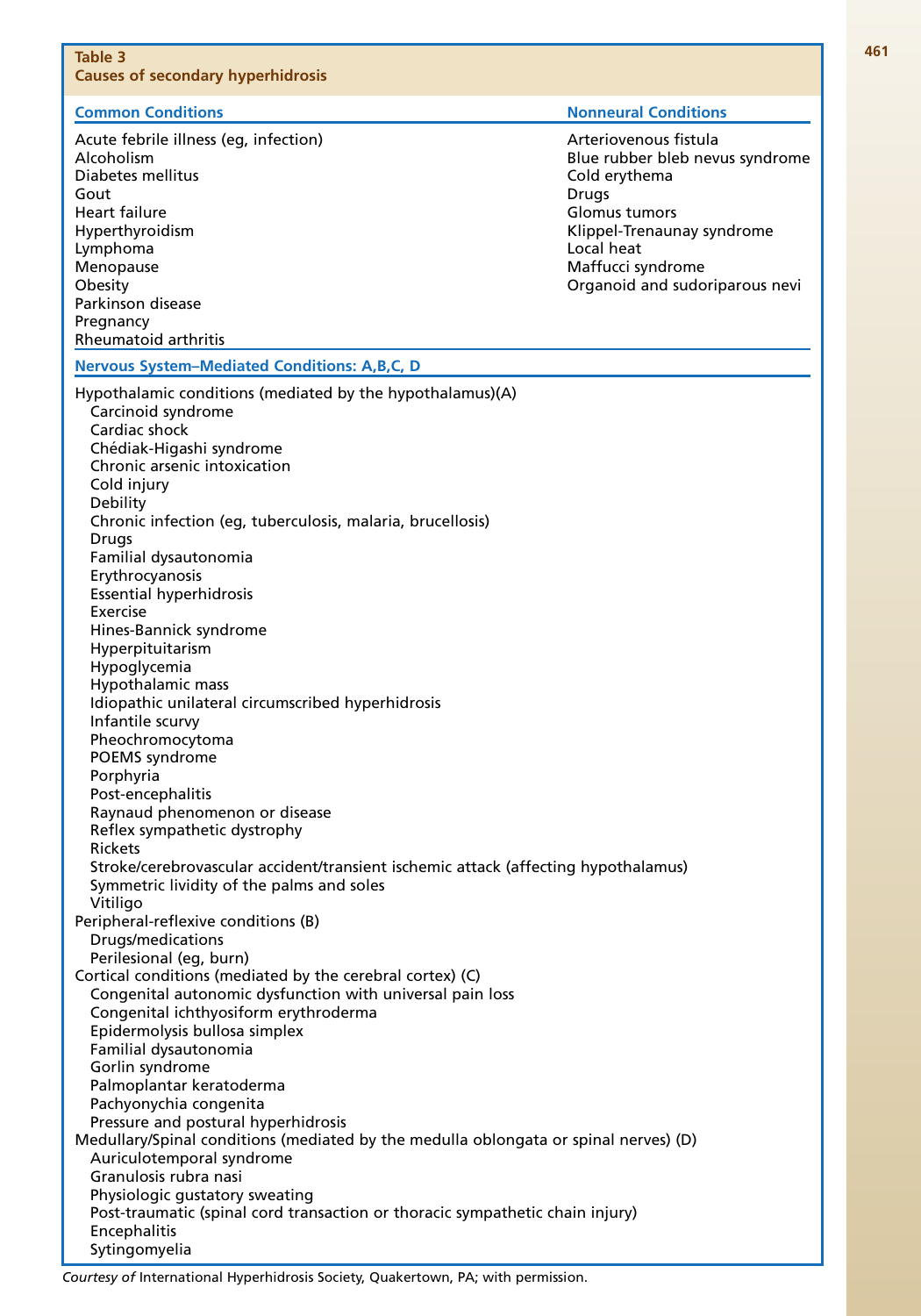# Drugs that cause hyperhidrosis

# Pain Medications

Celebrex

<span id="page-5-0"></span>Box 2

- Hydrocodone/Vicodin
- Toradol/Ketoralac
- Morphine
- Relafen/Nabumetone
- Naproxen/Aleve
- Oxycodone/Roxicodone
- Ultram/Tramadol
- Duragesic/Fentanyl
- Marinol

# Heart/Blood Pressure

- Norvasc/Amlodipine
- Lotensin/Benazepril
- Bumex/Bumetanide
- Coreg/Carvedilol
- Digoxin/Lanoxin
- Persantine/Dipyridamole
- Cardura/Doxazosin
- Vasotec/Enalapril
- Hydralazine
- Prinivil/Zestril/Lisinopril
- Cozaar/Losartan
- Lopressor/Metoprolol
- Nifedipine/Procardia
- Rythmol/Propafenone
- Altace/Ramipril
- Calan/Verapamil

#### Oncology/Cancer

- Arimidex/Anastrozole
- Lupron/Leuprolide
- Tamoxifen/Nolvadex

# Gastrointestinal

- Lomotil/Diphenoxylate
- Anzemet/Dolasetron
- Asacol/Mesalamine
- Prilosec/Omeprazole
- Aciphex/Rabeprazole

# Head/Neck Medications

- Aerobid/Nasarel
- Claritin/Loratadine
- Sudafed/Pseudoephedrine
- Aristocort/Azmacort
- Afrin/Neo-Synephrine
- Zinc tablets/Cold-EEZE

# Hormonal/Endocrine

- Calcitonin/Fortical
- Glucotrol/Glipizide
- Insulin/Humulin
- Synthroid/Thyroid
- Depo-Provera
- Prednisolone/Orapred
- Evista/Raloxifene
- Genotropin/Somatropin
- Testosterone/Androgel
- Antibodies/Tositumomab
- Vasopressin/Pitressin

# Skin Medications

- Topical steroids
- Accutane/Isotretinoin
- Lidocaine/Carbocaine
- Selsun/Selenium sulfide

#### Blood/Immune System

- Neoral/Cyclosporine
- Ferrous gluconate/Iron
- Remicade/Infliximab
- Cellcept/Mycophenolate
- Prograf/Tacrolimus

Adapted from International Hyperhidrosis Society, Quakertown, PA; with permission.

# Antibiotics/Antivirals

- Acyclovir/Zovirax
- Rocephin/Ceftriaxone
- Cipro/Ciprofloxacin
- Sustiva/Efavirenz
- Foscavir/Foscarnet
- Tequin/Gatifloxacin
- Avelox/Moxifloxacin
- Ketek/Telithromycin
- Ribavirin/Copegus
- Retrovir/AZT

### Psychiatric/Neuro **Medications**

- Elavil/Amitriptyline
- Buspar/Buspirone
- Tegretol/Carbamazepine
- Celexa/Citalopram
- Clozaril/Clozapine
- Norpramin/Desipramine
- Adderall/Amphetamine
- Migranal/Ergotamine
- Aricept/Donepezil
- Cymbalta/Duloxetine
- Lexapro/Escitalopram
- Lunesta/Eszopiclone
- Prozac/Fluoxetine
- Haldol/Haloperidol
- Sinemet/Levodopa
- Provigil/Modafinil

# Eye Medications

 Phospholine Iodide Vascon/Naphazoline

Alcaine/Vardenafil

Lung Medications Advair/Fluticasone Combivent/Ipratropium Xopenex/Levalbuterol Alupent/Metaproterenol

Genital/Urinary Cialis/Tadalafil Levitra/Vardenafil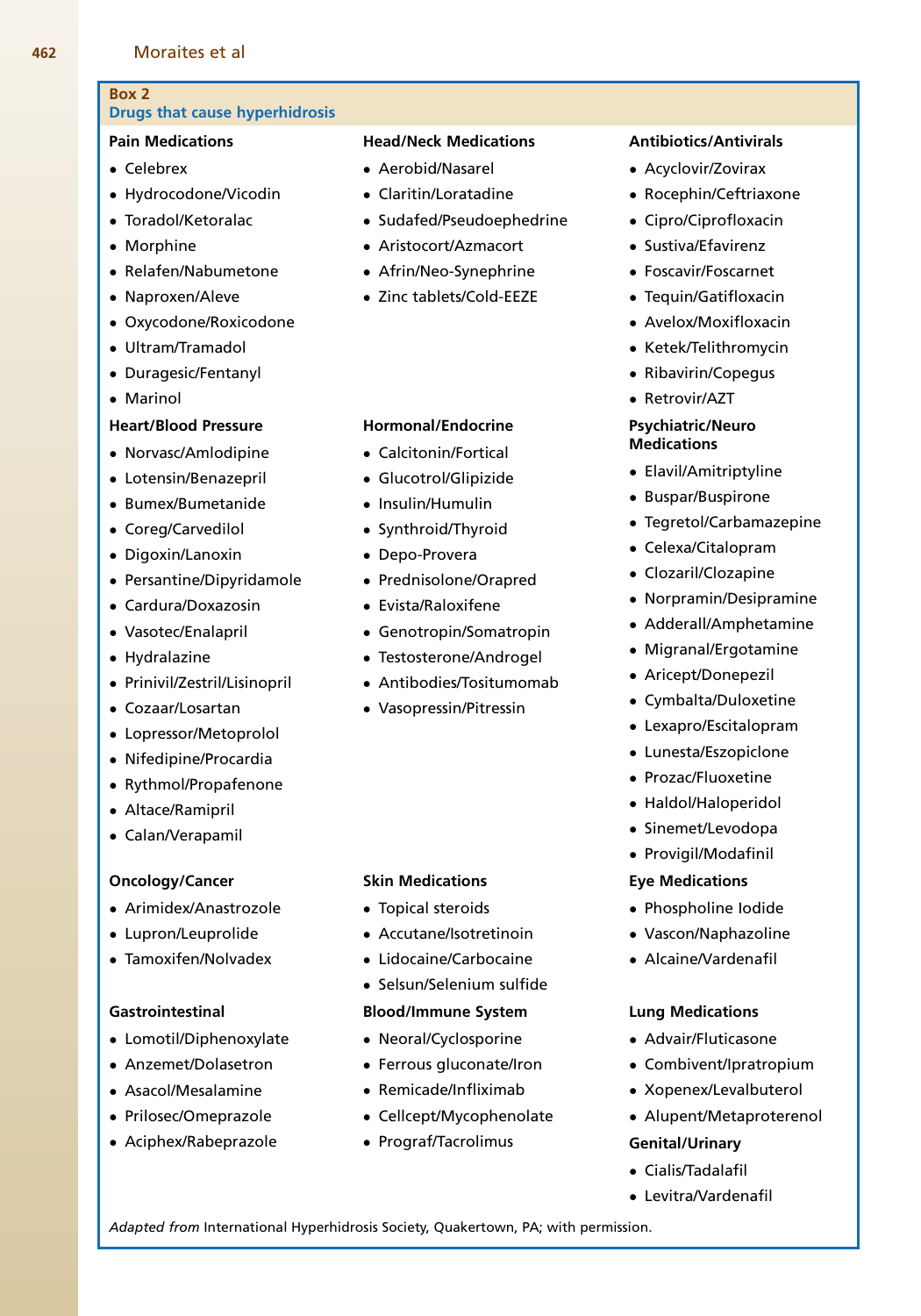<span id="page-6-0"></span>neuropathy.<sup>[27](#page-7-0)</sup> Gustatory sweating may also occur after infection, most commonly secondary to her-pes zoster infection.<sup>[23](#page-7-0)</sup>

Secondary focal hyperhidrosis may be seen in conjunction with a variety of cutaneous disorders, although a causal relationship is not established. Although uncommon, with only 20 reports in the literature, an eccrine nevus can cause localized hyperhidrosis in an area of skin with increased numbers of eccrine glands.<sup>[30](#page-7-0)</sup> Associated hypertrichosis and comedones can be seen in the area. Another term used in the literature to describe an eccrine nevus is nevus sudoriferous.<sup>[31,32](#page-7-0)</sup> A similar lesion, the eccrine angiomatous hamar-toma.<sup>[33](#page-7-0)</sup> shows an abundance of eccrine glands but is also accompanied by a proliferation of vascular channels. Fewer than 50 cases have been reported. Because of similarities in histologic appearance and make-up, these lesions may share a similar genetic pathway. Pachyonychia congenita is a rare autosomal dominant genodermatosis that is often associated with focal palmar and plantar hyperhidrosis. There have only been 450 reported cases of this since 1901. One study found hyperhidrosis in 51.5% of all patients with pachyonychia congenita and in 22.7% of children with the disorder. $34$  Other associated disorders include palmoplantar keratodermas, glomus tumor, blue rubber bleb nevus syndrome, nevus sudoriferous, POEMS (polyneuropathy, organomegaly, endocrinopathy, M protein, skin changes) syndrome, speckled lentiginous nevus syndrome, Riley-Day syndrome, pachydermoperiostosis, Gopalan syndrome, causalgia, pretibial myxedema, Buerger disease, eccrine pilar angiomatous hamartoma, local injury, and increased size of eccrine glands.<sup>[13](#page-7-0)</sup> [Table 3](#page-4-0) summarizes the causes of secondary hyperhidrosis. [Box 2](#page-5-0) lists drugs that can cause hyperhidrosis.

#### SECONDARY REGIONAL HYPERHIDROSIS

Secondary regional hyperhidrosis is often characterized by anhidrosis in one area with compensatory hyperhidrosis in another area. Most commonly the condition is iatrogenic, in the form of compensatory sweating following surgical treatment of primary focal hyperhidrosis. It may also manifest as part of Ross syndrome or in one of several neurologic conditions.<sup>[7,35,36](#page-7-0)</sup>

Compensatory hyperhidrosis, sweating in areas remote from the original problem location, is a known potential complication of endoscopic thoracic sympathectomy (ETS). In 2011, expert consensus by the Society of Thoracic Surgeons reported that 3% to 98% of patients having had ETS develop iatrogenic compensatory hyperhidrosis.<sup>[37](#page-8-0)</sup>

One large-scale study found only 55% of patients developed compensatory sweating, with 2% considering the compensatory hyperhidrosis to be as bothersome as the original symptoms.<sup>[38](#page-8-0)</sup>

Ross syndrome is a rare nervous system disorder characterized by a tonic pupil ("Adie pupil"), deep tendon hyporeflexia, and unilateral or bilateral anhidrosis. $36$  It can present with associated segmental hyperhidrosis. Recent studies suggest that Ross syndrome may be autoimmune in etiology. $35$  The disorder is rare, with about 50 case reports in the literature.<sup>[39](#page-8-0)</sup>

Secondary regional hyperhidrosis may be related to stroke, spinal cord lesion, neoplasm, or peripheral neuropathies.<sup>[40,41](#page-8-0)</sup> One pathophysiologic explanation for this phenomenon is that the primary lesion causes impairment of preganglionic neurons and subsequent anhidrosis, but bladder distension and other visceral stimuli enter the spinal cord distal to the lesion, causing a spinal dysreflexia that manifests as abnormal sweating. The phenomenon has also been called "perilesionary hyperhidrosis" or "border-zone sweating".<sup>[40](#page-8-0)</sup> One study evaluated 633 strokes and found hemihyperhidrosis in 6 patients, whereas another evaluated 350 strokes and found hemihyperhidrosis in 5 patients, so incidence of hyperhidrosis in cerebral infarction may be estimated at 1% to 2%. $42$  Hyperhidrosis can also be associated with syringomyelia and other central nervous system diseases.<sup>[43](#page-8-0)</sup>

## SUMMARY

Understanding the epidemiology of hyperhidrosis can improve the diagnosis, treatment, and ideally the prognosis of the disorder. Because of the social implications of excessive sweating, hyperhidrosis is likely underreported and therefore undertreated. Providers who are knowledgeable about hyperhidrosis may be more likely to identify those who are suffering from the disorder and may be more comfortable beginning the delicate dialogue about how excessive sweating might be affecting the patient.

Although most patients suffer from primary hyperhidrosis, an accurate assessment must be made to rule out secondary causes of hyperhidrosis to tailor treatment appropriately. With a modest improvement in the recognition of hyperhidrosis, a provider has the opportunity to make a major impact on a patient's quality of life.

# **REFERENCES**

1. [Walling HW. Clinical differentiation of primary from](http://refhub.elsevier.com/S0733-8635(14)00073-4/sref1) [secondary hyperhidrosis. J Am Acad Dermatol](http://refhub.elsevier.com/S0733-8635(14)00073-4/sref1) [2011;64\(4\):690–5](http://refhub.elsevier.com/S0733-8635(14)00073-4/sref1).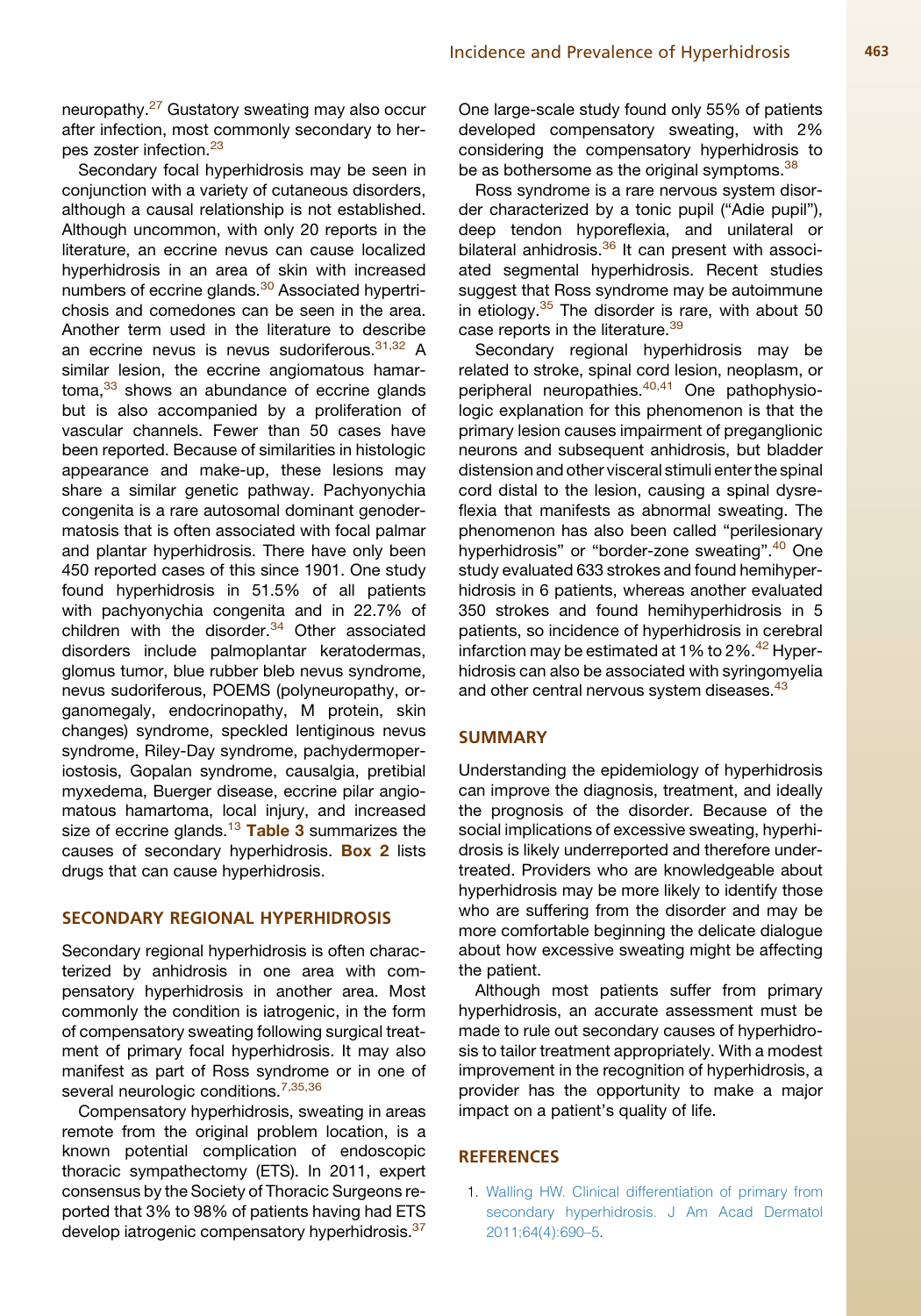#### <span id="page-7-0"></span>464 Moraites et al

- 2. [Strutton DR, Kowalski JW, Glaser DA, et al. US prev](http://refhub.elsevier.com/S0733-8635(14)00073-4/sref2)[alence of hyperhidrosis and impact on individuals](http://refhub.elsevier.com/S0733-8635(14)00073-4/sref2) [with axillary hyperhidrosis: results from a national](http://refhub.elsevier.com/S0733-8635(14)00073-4/sref2) [survey. J Am Acad Dermatol 2004;51:241–8](http://refhub.elsevier.com/S0733-8635(14)00073-4/sref2).
- 3. [Lowe N, Campanati A, Bodokh I, et al. The place of](http://refhub.elsevier.com/S0733-8635(14)00073-4/sref3) [botulinum toxin type A in the treatment of focal](http://refhub.elsevier.com/S0733-8635(14)00073-4/sref3) [hyperhidrosis. Br J Dermatol 2004;151:1115–22](http://refhub.elsevier.com/S0733-8635(14)00073-4/sref3).
- 4. [Walling HW. Primary hyperhidrosis increases the risk](http://refhub.elsevier.com/S0733-8635(14)00073-4/sref4) [of cutaneous infection: a case control study of 387](http://refhub.elsevier.com/S0733-8635(14)00073-4/sref4) [patients. J Am Acad Dermatol 2009;61\(2\):242–6.](http://refhub.elsevier.com/S0733-8635(14)00073-4/sref4)
- 5. [Naumann M, Hofmann U, Bergmann I, et al. Focal hy](http://refhub.elsevier.com/S0733-8635(14)00073-4/sref5)[perhidrosis: effective treatment with intracutaneous](http://refhub.elsevier.com/S0733-8635(14)00073-4/sref5) [botulinum toxin. Arch Dermatol 1998;134:301–4.](http://refhub.elsevier.com/S0733-8635(14)00073-4/sref5)
- 6. [Solish N, Bertucci V, Dansereau A, et al. A com](http://refhub.elsevier.com/S0733-8635(14)00073-4/sref6)[prehensive approach to the recognition, diagnosis](http://refhub.elsevier.com/S0733-8635(14)00073-4/sref6) [and severity-based treatment of focal hyperhidrosis:](http://refhub.elsevier.com/S0733-8635(14)00073-4/sref6) [recommendations of the Canadian hyperhidrosis](http://refhub.elsevier.com/S0733-8635(14)00073-4/sref6) [advisory committee. Dermatol Surg 2007;33\(8\):](http://refhub.elsevier.com/S0733-8635(14)00073-4/sref6) [908–23.](http://refhub.elsevier.com/S0733-8635(14)00073-4/sref6)
- 7. [Sato K, Ohtsuyama M, Samman G. Eccrine sweat](http://refhub.elsevier.com/S0733-8635(14)00073-4/sref7) [gland disorders. J Am Acad Dermatol 1991;24\(6\):](http://refhub.elsevier.com/S0733-8635(14)00073-4/sref7) [1010–4.](http://refhub.elsevier.com/S0733-8635(14)00073-4/sref7)
- 8. [Haider A, Solish N. Focal hyperhidrosis: diagnosis](http://refhub.elsevier.com/S0733-8635(14)00073-4/sref8) [and management. CMAJ 2005;172\(1\):69–75](http://refhub.elsevier.com/S0733-8635(14)00073-4/sref8).
- 9. [Smith FC. Hyperhidrosis. Vasc Surg 2013;31\(5\):](http://refhub.elsevier.com/S0733-8635(14)00073-4/sref9) [251–5](http://refhub.elsevier.com/S0733-8635(14)00073-4/sref9).
- 10. [Hexsel DM, Dal'Forno T, Hexsel CL. Inguinal, or Hex](http://refhub.elsevier.com/S0733-8635(14)00073-4/sref10)[sel's Hyperhidrosis. Clin Dermatol 2004;22:53–9.](http://refhub.elsevier.com/S0733-8635(14)00073-4/sref10)
- 11. [Kreyden OP, Schmid-Grendelmeier P, Burg G. Idio](http://refhub.elsevier.com/S0733-8635(14)00073-4/sref11)[pathic localized unilateral hyperhidrosis. Case](http://refhub.elsevier.com/S0733-8635(14)00073-4/sref11) [report of successful treatment with Botulinum Toxin](http://refhub.elsevier.com/S0733-8635(14)00073-4/sref11) [Type A and review of the literature. Arch Dermatol](http://refhub.elsevier.com/S0733-8635(14)00073-4/sref11) [2001;137:1622–5.](http://refhub.elsevier.com/S0733-8635(14)00073-4/sref11)
- 12. [Kocyigit P, Akay BN, Saral S, et al. Unilateral hyper](http://refhub.elsevier.com/S0733-8635(14)00073-4/sref12)[hidrosis with accompanying contralateral anhidro](http://refhub.elsevier.com/S0733-8635(14)00073-4/sref12)[sis. Clin Exp Dermatol 2009;34:e544–6](http://refhub.elsevier.com/S0733-8635(14)00073-4/sref12).
- 13. [Baskan EM, Karli N, Baykara M, et al. Localized uni](http://refhub.elsevier.com/S0733-8635(14)00073-4/sref13)[lateral hyperhidrosis and neurofibromatosis type I:](http://refhub.elsevier.com/S0733-8635(14)00073-4/sref13) [case report of a New Association. Dermatology](http://refhub.elsevier.com/S0733-8635(14)00073-4/sref13) [2005;211:286–9](http://refhub.elsevier.com/S0733-8635(14)00073-4/sref13).
- 14. [Hornberger J, Grimes K, Naumann M, et al. Recog](http://refhub.elsevier.com/S0733-8635(14)00073-4/sref14)[nition diagnosis, and treatment of primary focal](http://refhub.elsevier.com/S0733-8635(14)00073-4/sref14) [hyperhidrosis. J Am Acad Dermatol 2004;51\(2\):](http://refhub.elsevier.com/S0733-8635(14)00073-4/sref14) [274–86.](http://refhub.elsevier.com/S0733-8635(14)00073-4/sref14)
- 15. [Glaser DA, Herbert AA, Pariser DM, et al. Facial](http://refhub.elsevier.com/S0733-8635(14)00073-4/sref15) [Hyperhidrosis: best practice recommendations and](http://refhub.elsevier.com/S0733-8635(14)00073-4/sref15) [special considerations. Cutis 2007;79\(5\):29–32](http://refhub.elsevier.com/S0733-8635(14)00073-4/sref15).
- 16. [Fujimoto T, Kawahara K, Yokozeki H. Epidemiological](http://refhub.elsevier.com/S0733-8635(14)00073-4/sref16) [study and considerations of primary focal hyperhidro](http://refhub.elsevier.com/S0733-8635(14)00073-4/sref16)[sis in Japan: from questionnaire analysis. J Dermatol](http://refhub.elsevier.com/S0733-8635(14)00073-4/sref16) [2013;40:886–90](http://refhub.elsevier.com/S0733-8635(14)00073-4/sref16).
- 17. [Augustin M, Radtke MA, Herberger K, et al. Preva](http://refhub.elsevier.com/S0733-8635(14)00073-4/sref17)[lence and disease burden of hyperhidrosis in the](http://refhub.elsevier.com/S0733-8635(14)00073-4/sref17) [adult population. Dermatology 2013;227:10–3.](http://refhub.elsevier.com/S0733-8635(14)00073-4/sref17)
- 18. [Stefaniak T, Tomaszewski KA, Proczko-](http://refhub.elsevier.com/S0733-8635(14)00073-4/sref18)[Markuszewska M, et al. Is subjective hyperhidrosis](http://refhub.elsevier.com/S0733-8635(14)00073-4/sref18)

[assessment sufficient enough? Prevalence of hyperhi](http://refhub.elsevier.com/S0733-8635(14)00073-4/sref18)[drosis among young Polish adults. J Dermatol 2013;](http://refhub.elsevier.com/S0733-8635(14)00073-4/sref18) [40:819–23](http://refhub.elsevier.com/S0733-8635(14)00073-4/sref18).

- 19. [Lear W, Kessler E, Solish N, et al. An epidemiolog](http://refhub.elsevier.com/S0733-8635(14)00073-4/sref19)[ical study of hyperhidrosis. Dermatol Surg 2007;33:](http://refhub.elsevier.com/S0733-8635(14)00073-4/sref19) [S69–75](http://refhub.elsevier.com/S0733-8635(14)00073-4/sref19).
- 20. [Wolosker N, Schvartsman C, Krutman M, et al. Effi](http://refhub.elsevier.com/S0733-8635(14)00073-4/sref20)[cacy and quality of life outcomes of oxybutynin for](http://refhub.elsevier.com/S0733-8635(14)00073-4/sref20) [treating palmar hyperhidrosis in children younger](http://refhub.elsevier.com/S0733-8635(14)00073-4/sref20) [than 14 years old. Pediatr Dermatol 2014;31:48–53.](http://refhub.elsevier.com/S0733-8635(14)00073-4/sref20)
- 21. [Ro KM, Cantor RM, Lange KL, et al. Palmar hyperhi](http://refhub.elsevier.com/S0733-8635(14)00073-4/sref21)[drosis: evidence of genetic transmission. J Vasc](http://refhub.elsevier.com/S0733-8635(14)00073-4/sref21) [Surg 2002;35\(2\):382–6](http://refhub.elsevier.com/S0733-8635(14)00073-4/sref21).
- 22. [Glaser DA, Herbert AA, Pariser DM, et al. Primary](http://refhub.elsevier.com/S0733-8635(14)00073-4/sref22) [focal hyperhidrosis: scope of the problem. Cutis](http://refhub.elsevier.com/S0733-8635(14)00073-4/sref22) [2007;79\(5\):5–17.](http://refhub.elsevier.com/S0733-8635(14)00073-4/sref22)
- 23. [Chopra KF, Evans T, Severson J, et al. Acute vari](http://refhub.elsevier.com/S0733-8635(14)00073-4/sref23)[cella zoster with postherpetic hyperhidrosis as the](http://refhub.elsevier.com/S0733-8635(14)00073-4/sref23) [initial presentation of HIV infection. J Am Acad Der](http://refhub.elsevier.com/S0733-8635(14)00073-4/sref23)[matol 1999;41:119–21.](http://refhub.elsevier.com/S0733-8635(14)00073-4/sref23)
- 24. [Connor KM, Cook JL, Davidson JR. Botulinum toxin](http://refhub.elsevier.com/S0733-8635(14)00073-4/sref24) [treatment of social anxiety disorder with hyperhidro](http://refhub.elsevier.com/S0733-8635(14)00073-4/sref24)[sis: a placebo-controlled double-blind trial. J Clin](http://refhub.elsevier.com/S0733-8635(14)00073-4/sref24) [Psychiatry 2006;67:30–6](http://refhub.elsevier.com/S0733-8635(14)00073-4/sref24).
- 25. [Davidson JR, Foa EB, Connor KM, et al. Hyperhidro](http://refhub.elsevier.com/S0733-8635(14)00073-4/sref25)[sis in social anxiety disorder. Prog Neuropsycho](http://refhub.elsevier.com/S0733-8635(14)00073-4/sref25)[pharmacol Biol Psychiatry 2002;26:1327–31.](http://refhub.elsevier.com/S0733-8635(14)00073-4/sref25)
- 26. [Ruchinskas R. Hyperhidrosis and anxiety: chicken](http://refhub.elsevier.com/S0733-8635(14)00073-4/sref26) [or egg? Dermatology 2007;214:195–6](http://refhub.elsevier.com/S0733-8635(14)00073-4/sref26).
- 27. [Shaw JE, Parker R, Hollis S, et al. Gustatory sweat](http://refhub.elsevier.com/S0733-8635(14)00073-4/sref27)[ing in diabetes mellitus. Diabet Med 1996;13:](http://refhub.elsevier.com/S0733-8635(14)00073-4/sref27) [1033–7.](http://refhub.elsevier.com/S0733-8635(14)00073-4/sref27)
- 28. [Blair D, Sagel J, Taylor I. Diabetic gustatory sweat](http://refhub.elsevier.com/S0733-8635(14)00073-4/sref28)[ing. South Med J 2002;95\(3\):360–2.](http://refhub.elsevier.com/S0733-8635(14)00073-4/sref28)
- 29. [de Bree R, van der Waal I, Leemans R. Management](http://refhub.elsevier.com/S0733-8635(14)00073-4/sref29) [of Frey syndrome. Head Neck 2007;29\(8\):773–8.](http://refhub.elsevier.com/S0733-8635(14)00073-4/sref29) [Wiley InterScience: epublished](http://refhub.elsevier.com/S0733-8635(14)00073-4/sref29).
- 30. [Dua J, Grabczynska S. Eccrine nevus affecting the](http://refhub.elsevier.com/S0733-8635(14)00073-4/sref30) [forearm of an 11-year-old girl successfully controlled](http://refhub.elsevier.com/S0733-8635(14)00073-4/sref30) [with topical glycopyrrolate. Pediatr Dermatol](http://refhub.elsevier.com/S0733-8635(14)00073-4/sref30) [2013;1–2](http://refhub.elsevier.com/S0733-8635(14)00073-4/sref30).
- 31. [Kawaoka JC, Gray J, Schappell D, et al. Eccrine](http://refhub.elsevier.com/S0733-8635(14)00073-4/sref31) [nevus. J Am Acad Dermatol 2004;51:301–4.](http://refhub.elsevier.com/S0733-8635(14)00073-4/sref31)
- 32. [Goldstein N. Ephidrosis \(local hyperhidrosis\). Nevus](http://refhub.elsevier.com/S0733-8635(14)00073-4/sref32) [sudoriferous. Arch Dermatol 1967;96\(1\):67–8.](http://refhub.elsevier.com/S0733-8635(14)00073-4/sref32)
- 33. [Sen S, Chatterjee G, Mitra PK, et al. Eccrine angio](http://refhub.elsevier.com/S0733-8635(14)00073-4/sref33)[matous naevus revisited. Indian J Dermatol 2012;](http://refhub.elsevier.com/S0733-8635(14)00073-4/sref33) [57\(4\):313–5](http://refhub.elsevier.com/S0733-8635(14)00073-4/sref33).
- 34. [Shah S, Boen M, Kenner-Bell B, et al. Pachyonychia](http://refhub.elsevier.com/S0733-8635(14)00073-4/sref34) [congenital in pediatric patients: natural history, fea](http://refhub.elsevier.com/S0733-8635(14)00073-4/sref34)[tures and impact. JAMA Dermatol 2014;150\(2\):](http://refhub.elsevier.com/S0733-8635(14)00073-4/sref34) [146–53. epublished: E1–7.](http://refhub.elsevier.com/S0733-8635(14)00073-4/sref34)
- 35. [Biju V, Sawhney MP, Vishal S. Ross syndrome with](http://refhub.elsevier.com/S0733-8635(14)00073-4/sref35) [ANA positivity: a clue to possible autoimmune origin](http://refhub.elsevier.com/S0733-8635(14)00073-4/sref35) [and treatment with intravenous immunoglobulin.](http://refhub.elsevier.com/S0733-8635(14)00073-4/sref35) [Indian J Dermatol 2010;55\(3\):274–6](http://refhub.elsevier.com/S0733-8635(14)00073-4/sref35).